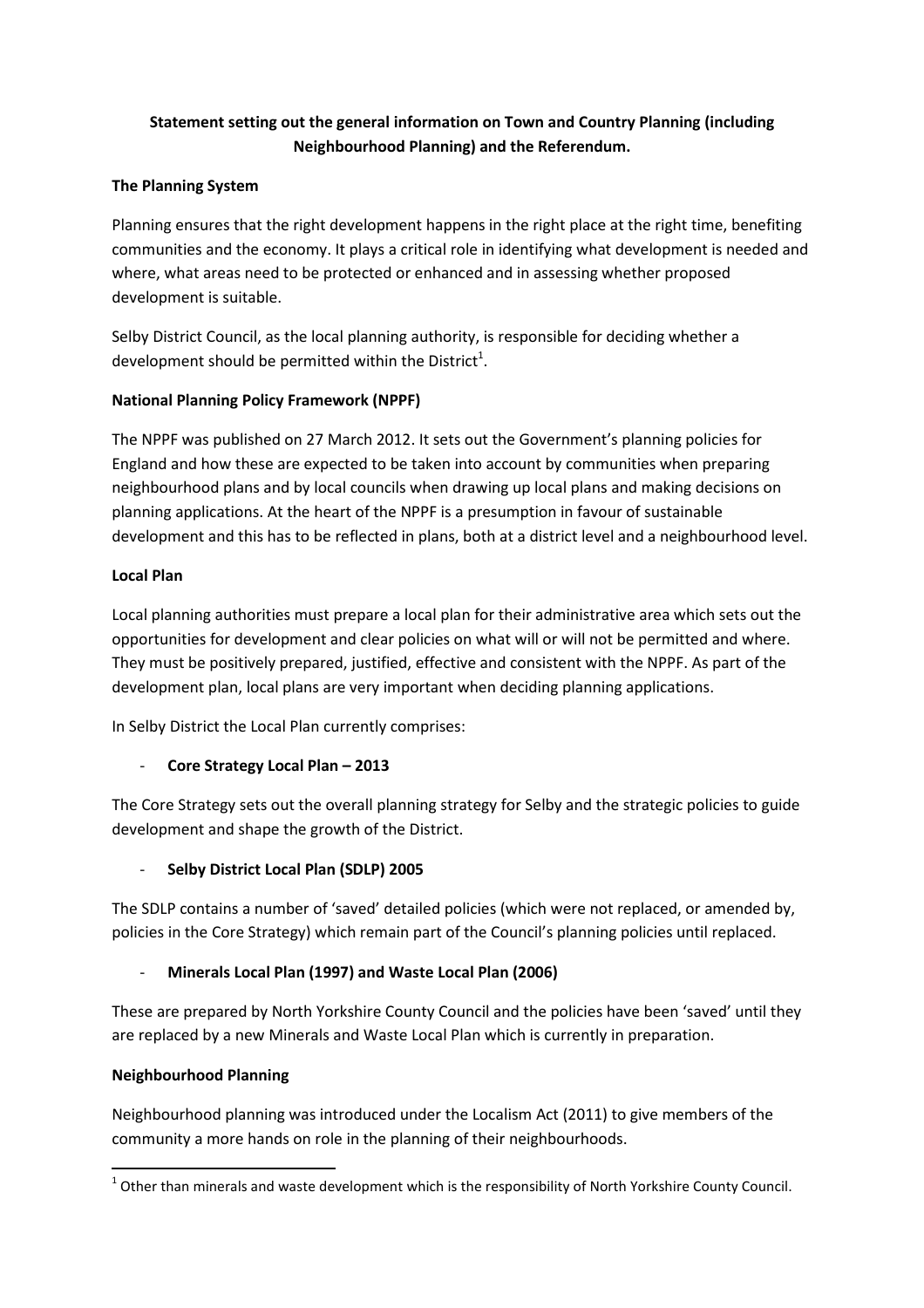Parish Councils or neighbourhood forums (community groups that are designated to take forward neighbourhood planning in areas without parishes) can now use neighbourhood planning powers to establish general planning policies for the development and use of land through the preparation of a neighbourhood plan (sometimes referred to legally as 'Neighbourhood Development Plans').

As part of the legislation governing neighbourhood plans, there is a requirement that neighbourhood plans meet a number of 'Basic Conditions' to ensure they are legally compliant and take account of wider policy considerations.

The Basic Conditions state a plan must:

- Have regard to national policy and guidance from the Secretary of State;
- Contribute to the achievement of sustainable development;
- Be in general conformity with the strategic policy of the development plan (i.e. Core Strategy) for the local plan area; and
- Be compatible with EU obligations and human rights requirements.

Once drafted, a neighbourhood plan is required to undergo an independent examination. The appointed examiner will check that the neighbourhood development plan meets the basic conditions before recommending that it proceeds to a local referendum. This ensures that referendums take place when proposals are clear, deliverable and sustainable.

### Appleton Roebuck and Acaster Selby Neighbourhood Development Plan 2017-2027

The Appleton Roebuck and Acaster Selby Neighbourhood Plan (ARAS NDP) was produced by the Parish Council (as the qualifying body), in consultation with the local community, for the whole of the parish of Appleton Roebuck and Acaster Selby.

The ARAS NDP Submission Draft (November 2016) underwent a period of consultation and was submitted for examination. An Independent Examiner was appointed (Mr Robert Yuille) by the Council, in agreement with the Parish Council.

Selby District Council received the Examiner's Report into the ARAS NDP on 31 August 2017. The Examiner concluded in his report that the ARAS NDP met the Basic Conditions and other legal requirements and recommended that the ARAS NDP, subject to a number of recommended modifications, should proceed to referendum.

The Examiner also considered whether the referendum area should be extended beyond the designated area to which the ARAS NDP relates. The Examiner states that the ARAS NDP as modified has no policy or proposals which are considered significant enough to have an impact beyond the designated neighbourhood plan boundary, requiring the referendum to extend to areas beyond the ARAS NDP boundary.

Following receipt of the Examiner's Report Selby District Council, as the local planning authority, must outline what action to take in response to the recommendations of an examiner and proceed to referendum. For the reasons given by the Examiner the Council is satisfied that the ARAS NDP meets the Basic Conditions and have agreed to accept the Examiner's recommendations and progress the ARAS NDP to referendum.